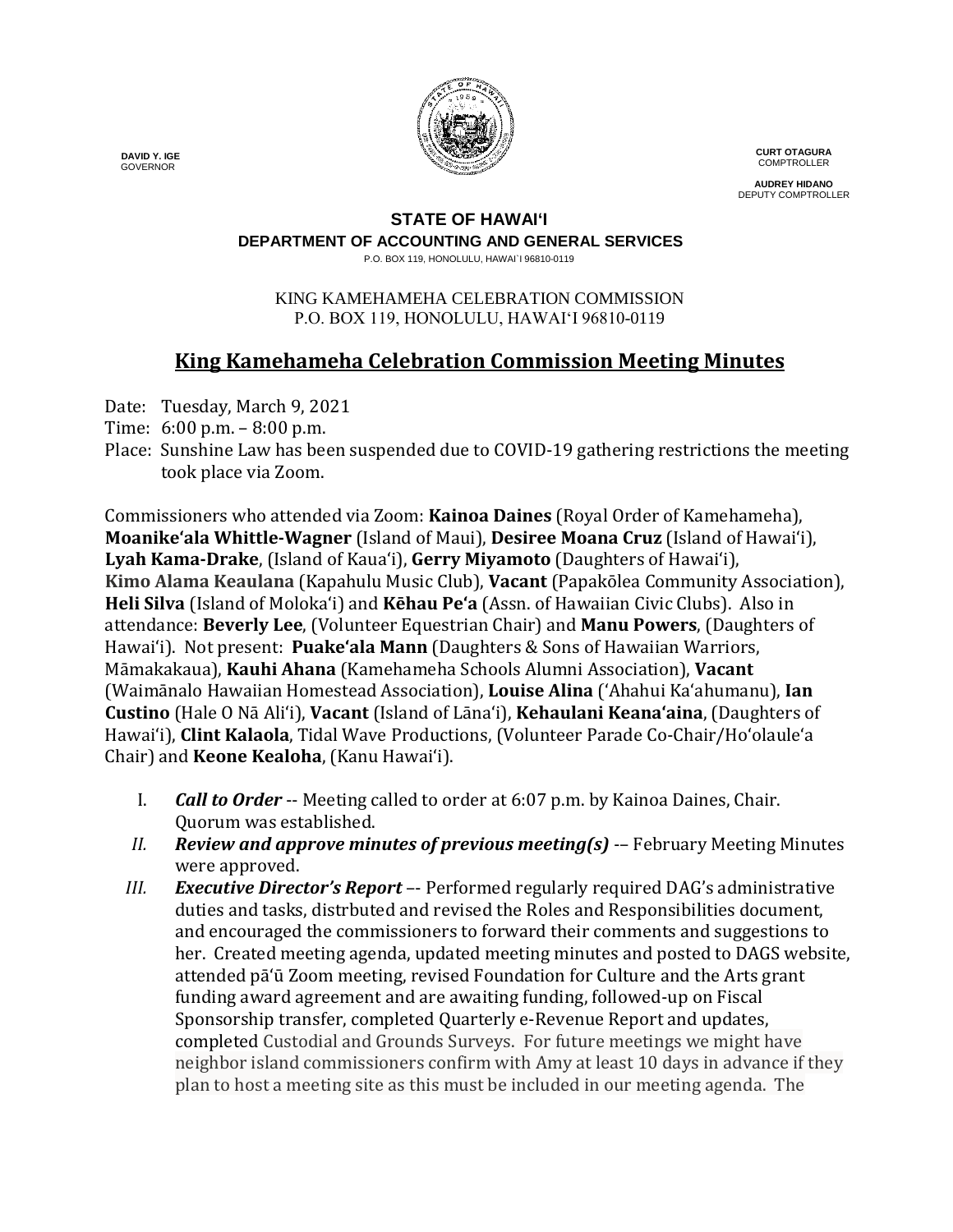meeting agendas are posted at least 7 days prior to allow for public notice, testimony and ADA compliance. Commissioners would not be allowed to vote but this would allow them and the public to attend and participate via Zoom.

*IV. Marketing and Communications* -*–* Vignettes will be updated this coming week so if you have anything more to include, please submit no later than tomorrow. We will begin scheduling with HNN to record (6) 2 -3 minute segments to air in early June.

## V. *KKCC Business*

- a. *Executive Committee Report –-* Nothing to report.
- b. *Financial Update* (Keone Kealoha, Kanu Hawai`i) –- Amy reported on behalf of Keone that there were no transactions this month, therefore, the current balance is the same: \$13,890.58. She worked with CNHA to complete transfer of fiscal sponsor from CNHA to Kanu Hawai'i. Neighbor Island Commissioners are encouraged to forward their requests for funding and we will work to assist.
	- i. *Fundraising Committee* (Ian Custino) -– Nothing to report.

### *VI. Commissioner reports/updates non-island specific representatives*

- a. Royal Order of Kamehameha (Kainoa Daines) –- Nothing to report.
- b. 'Ahahui Ka'ahumanu (Louise Alina) –- Nothing to report.
- c. Hale O Nā Ali'i (Ian Custino) -- Nothing to report.
- d. Daughters & Sons of Hawaiian Warriors, Māmakakaua (Puake'ala Mann) –- Nothing to report.
- e. Daughters of Hawai'i (Gerry Miyamoto) –- Annual meeting took place last week and Manu Powers was named the new Regent.
- f. Association of Hawaiian Civic Clubs (Kēhau Pe'a) –- Kēhau shared the flyer from Lei Ali`i about Prince KūhiōKalanianaʻole. Kainoa shared information about the Lei Ali`i program which has been established in an effort to promote Hawaiian events.
- g. Kamehameha Schools Alumni Association (Kauhi Ahana) –- Nothing to report.
- h. Kapahulu Music Club (Kimo Alama Keaulana) -- Kimo reported that he contacted Eunica Escalante who reached out to KKCC for information from he and Beverly regarding interviewing them for Article on Wahine Holo Lio and Pā'ū Rider Culture. He shared with her information about pāʻū and the role that the King Kamehameha celebrations play in keeping the art of pāʻū alive. The publication is distributed through the Halekulani Hotel among other locations.
- i. Waimānalo Hawaiian Homestead Association (Vacant) –- Nothing to report.
- j. Papakōlea Community Association (Vacant) –- Lilia Kapuni`ai reported they will be hosting a workshop on March 27 about Prince Kūhiō with more information to come shortly.
- VII. *Hawai'i Island Report* (Desiree Moana Cruz) –- Nothing to report.
- *Maui Report* (Moanike'ala Whittle-Wagner) –- Moanike'ala reported that Maui will be doing a virtual parade like the Macy's Thanksgiving Day Parade. On March 27, 11am - 1pm they will meet for practice wrap and ride with all of the Princesses and Pages. Then on April 11, they will meet at 11am - 1pm at Oskie Rice for a filming practice of the pattern and parade. Filming will be on May 2, 6 am – 1 pm with Page and Princess lei, wrapped and ride parade pattern.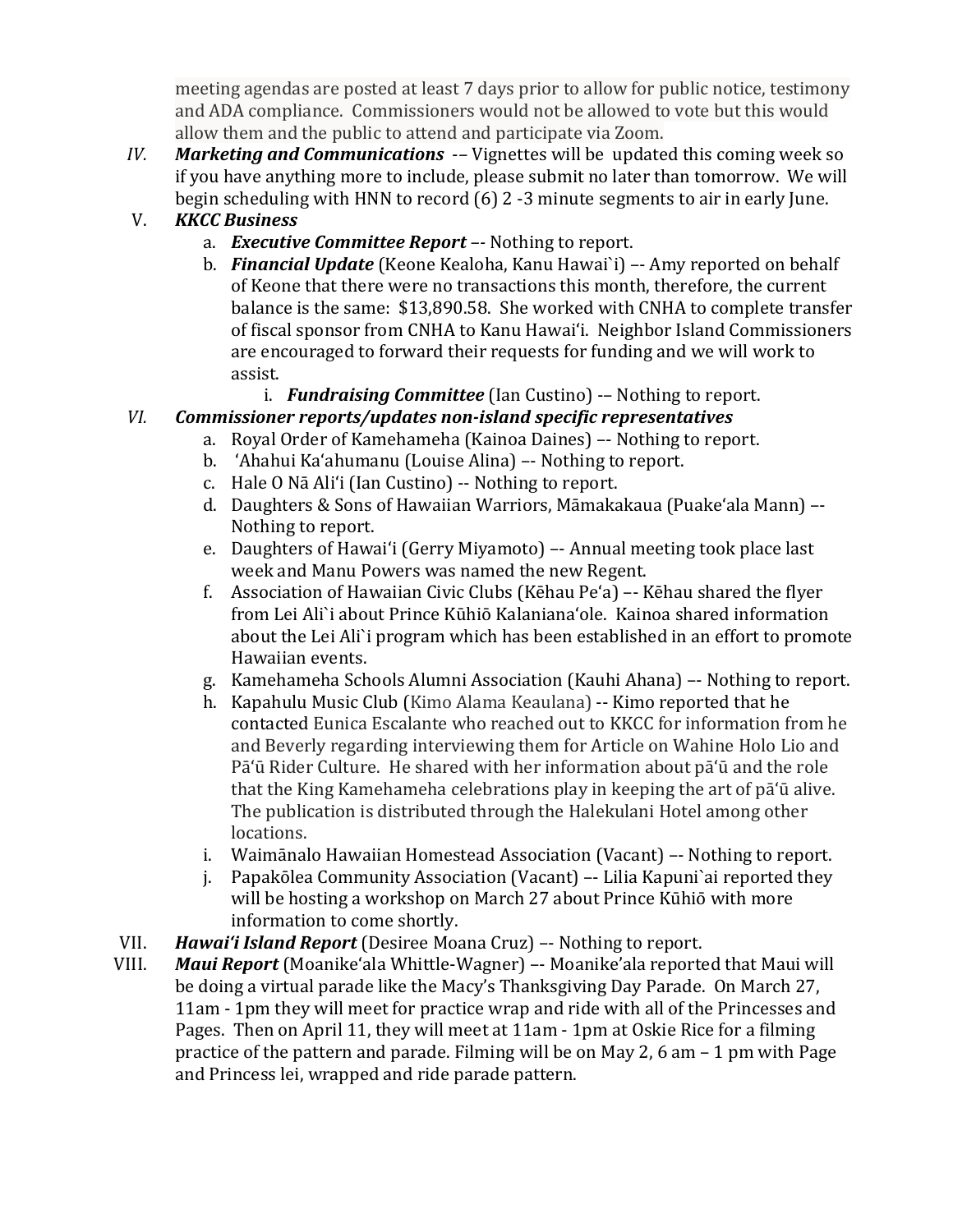- IX. There will be a lei making workshop and Queen interviews. We will coordinate schedules to film the HNN vignettes. She advised that this year one of the volunteers who has been wrapping for the past 30 years would be riding as the Queen. They have invited Kimo to wrap for the May 2 filming and opened up to other volunteers, of which Manu Powers agreed. The participants riding this year are experienced and have their own horses. At the last meeting, the units were given the decision if they wished to ride this year it would not officially count. The positions will not roll over to 2022. 2020 Units have until August 2021 to commit for 2022 parade. For 2022 Kainoa has requested that all parades on all islands take place on Saturday, June 11, 2022 because it is the 150<sup>th</sup> Anniversary of the holiday.
- X. *Kaua'i Report (*Lyah Kama-Drake) *–-* They are working on a variety of things on Kaua'i such as putting together a mini parade, but horse rental is very costly: \$500 per horse. The Kaua`i Museum will be doing a lei draping presentation on June 11 and have a new exhibit center that will host a pā'ū exhibit, the first in the new exhibit center. They will also be doing a lei draping of a portrait of King Kamehameha I by invitation. Exhibit to run the month of June.
- XI. *Moloka'i Report* (Heli Silva) –- Nothing to report.
- XII. *Lāna'i Report* (Vacant)
- XIII. *O'ahu Report* (Kainoa Daines) –- Nothing new to report.

### *Commission Reports*

- a. *Legislative* (Kēhau Pe'a) –- Kainoa noted that Kēhau would like to step down as the Legislative Chair and replace Gerry as the Retention Chair. In the meantime if we don't have a replacement we will work together collectively to cover legislative matters. Amy reported that she had provided legislative comment last week regarding a bill that may limit state employees from participating as commissioners.
- b. *Statuary* (Desiree Moana Cruz) –- Nothing to report.
- c. *Retention* (Kēhau Pe'a) –- Gerry will be stepping down as the retention chair and Kēhau will be replacing her. We are awaiting information on a candidate from Lāna'i per Kimo and hope to have that position filled soon. Kainoa noted he was contacted by Senator Taniguchisʻ office that he and a total of 4 other commissioners will be confirmed this Friday during a legislative hearing.
- d. *State Archives* (Kimo Alama Keaulana) -– Nothing to report.
- e. *Oahu Parade and Pā'ū Units* (Clint Kalaola, O`ahu Parade Co-Chair and Beverly Lee, Equestrian Chair) *-–* Clint is looking to do a drive-in Ho'olaule'a celebration event with movie, entertainment, food and crafters at Aloha Stadium. We are awaiting final confirmation from Aloha Stadium if the location is available on June 11. Regarding the Pā'ū Units, Beverly reported that they will not be doing anything this year. The units decided they would prefer to continue to fundraise and ride with their full units next year. She noted one unit is paying \$1,000 per horse for their unit and Gunstock horses are about \$800 not including the practice sessions.
- f. *150th Kamehameha Day Celebration Committee* –- There are approximately 15 museums who have agreed to participate with all islands represented. Kainoa is working on additional activities and will provide an update at the next meeting.
- XV. *Public Testimony –-* None